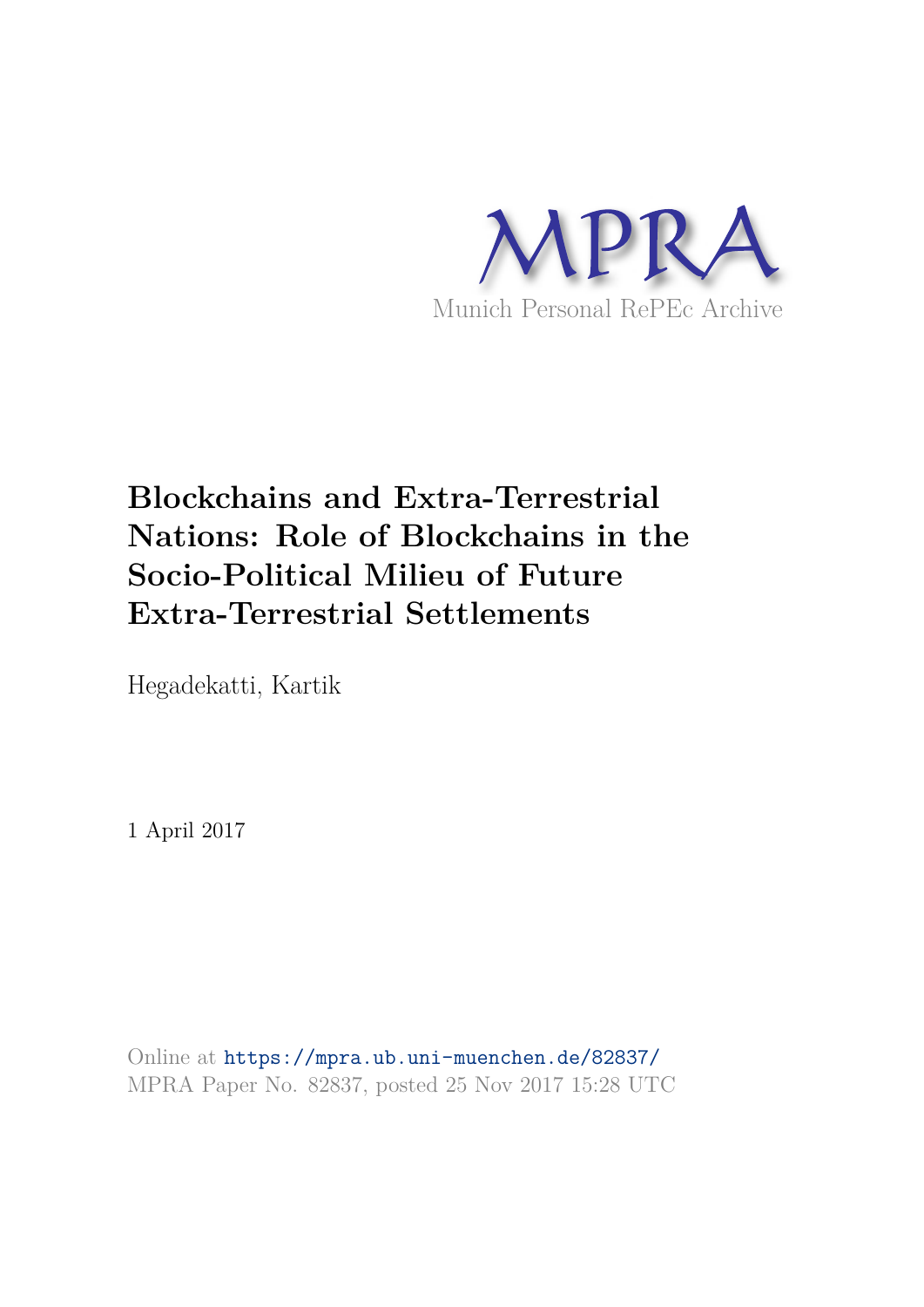# **BLOCKCHAINS AND EXTRA-TERRESTRIAL NATIONS: ROLE OF BLOCKCHAINS IN THE SOCIO-POLITICAL MILIEU OF FUTURE EXTRA-TERRESTRIAL SETTLEMENTS**

#### **Dr.Kartik H**

#### **Author's email-dr.kartik.h@gmail.com**

### **ABSTRACT**

Humanity is on the cusp of a great wave of space exploration and colonization of Extra-Terrestrial Bodies (ETB). This paper deals with the socio–political issues that may arise between earth and E.T Settlements and the possible ways to resolve them.

Firstly we discuss as to how early maritime explorations compare to present day space voyages. Based on the lessons learnt we will analyse the socio–political relation between Earth and Extra-Terrestrial Settlements (ETS) and how some possibilities of conflicts can arise.

We then evaluate as to how Blockchain systems can potentially keep earth and ETS tethered to each other and provide a way for harmonious co-existence.

The paper concludes by summarizing the possible Socio–Political and Economic conflicts between Earth and future ETS and ways to resolve them.

### **INTRODUCTION**

A cryptocurrency is a medium of exchange using cryptographic techniques to safeguard transactions and also manage the formation of additional units of the currency. A Blockchain is a widely disseminated archive of data that maintains a continually-expanding register of records fully and reliably protected from any alteration or modification. Each block has a timestamp and link to the preceding block. A Crypto

BLOCKCHAINS & E.T.NATIONS dr.kartik.h@gmail.com Page 1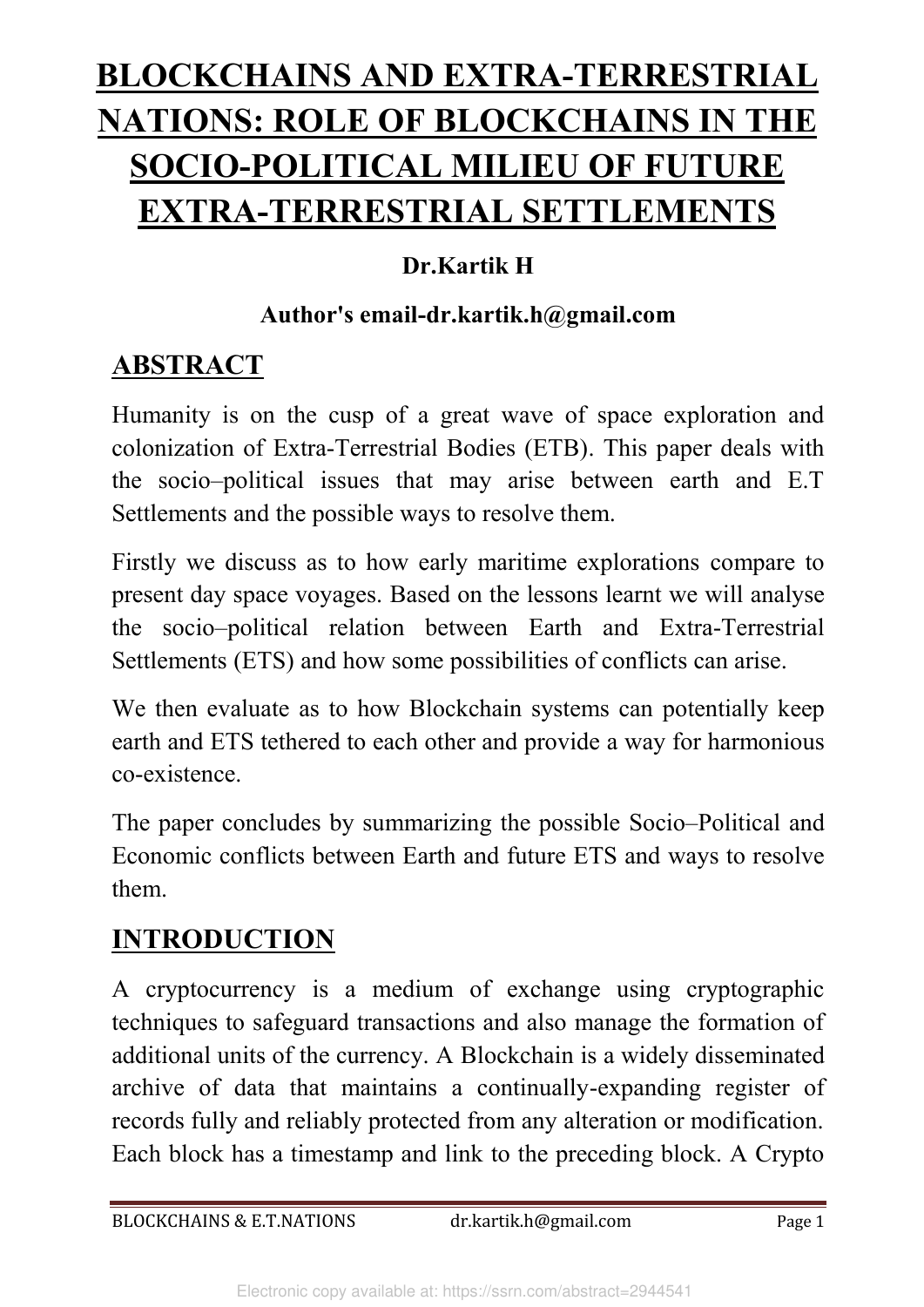wallet is an encrypted electronic device that allows an individual to make electronic cryptocurrency transactions.

Each wallet will have a public key visible to anyone. But it can be operated by only a person who has a private key. Transactions on the cryptocoin network are usually anonymous. When people send cryptocoins to each other, someone has to keep account of who spent how much at what time. In case of fiat money (or paper money) it is done by banks (known as Trusted Third Parties, for which they charge a commission).But in case of Cryptocoins, it is registered on a ledger called Blockchain (with nil or minimal fees).

The cryptocoin network makes this possible by detailing all the transactions made during a certain timeframe into a list. This list is known as a block. A certain set of people called 'miners' verify these transactions mathematically and register them on the Blockchain. Those bona-fide miners who have successfully verified the transactions are paid freshly created Cryptocoins. This is how miners are rewarded, and new cryptocoins are generated. This is also the reason why no transaction costs are levied, as the network (in the form of miners) verifies the transactions.

Bitcoin is a peer-to-peer based cryptocoin which is not backed by any commodity and (unlike fiat money) carries no sovereign guarantee whatsoever. Regulated and Sovereign Backed Cryptocurrencies (RSBC), on the other hand are government backed cryptocurrency akin to paper currency, but in digital form.

In this system, the cryptocoins (known as NationCoins) are backed by Sovereign Guarantee. They are run on a highly secure Controlled Blockchain (CBC). NationCoins are completely managed by the Sovereign Authorityi.e.the Government. This system is based on the K-Y Protocol <sup>[1]</sup>. The K-Y Protocol is a set of rules and instructions to implement the Regulated and Sovereign Backed Cryptocurrency  $(RSBC)$  system  $^{[2]}$ .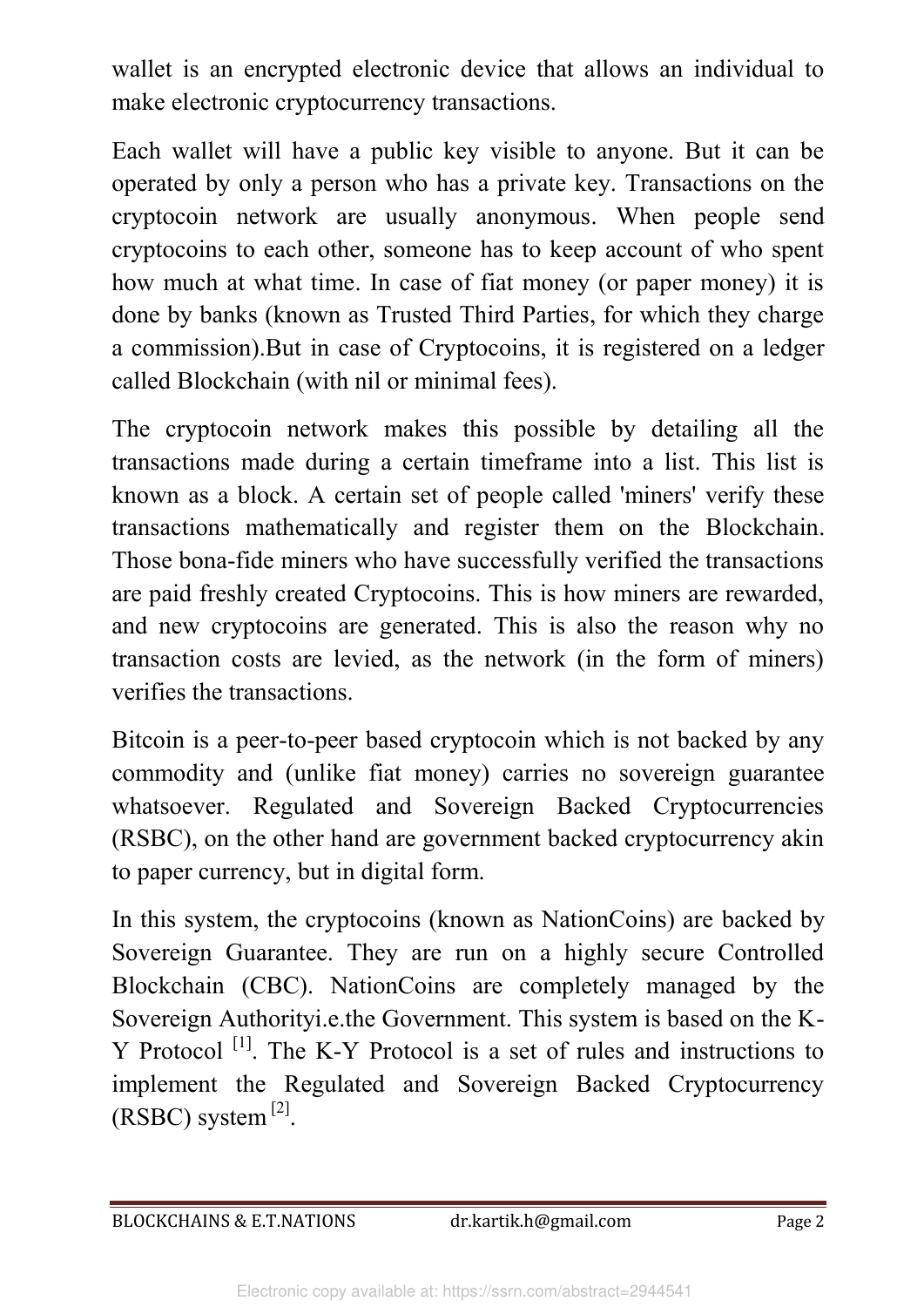It is expected that by the 2030s, humans will have landed on Mars  $^{[3]}$ , from the time that humanity landed on the moon; there have been speculations that man will someday colonize and have a permanent settlements there. Mars, having many conditions similar to that of Earth would be a logical next step. Since the last moon landing in 1972, there has been considerable interest in going back to the moon and beyond. Various teams (both government and private) have been studying, researching and designing plans to go to Mars. Once man lands on Mars, a permanent settlement can be expected in the form of human habitations.

The present state of space exploration bears many similarities to the early days of European Sea Voyages and Explorations (ESVEs) in the  $15<sup>th</sup>$  and  $16<sup>th</sup>$  century A.D. Some of them are:

**(1) Distance and Time:** ESVEs had to cover thousands of nautical miles by sea (and sometimes by land). Present day space exploration will have to cover anywhere from hundreds of thousands of miles to several million miles in outer space. Though the distances are two or three orders of magnitude higher, the time taken will be the same. (e.g.; Time taken by Vasco-da-ga-ma on his first trip to India was around 10 months). A one way trip to Mars is expected to take 7 to 9 months. Therefore time taken for space voyages will be similar to early renaissance era maritime voyages.

**(2) Communication:** In ESVEs the success of a voyage was known only when one or all of the crew returned. Sometimes, they had to provide evidence of travel. There was no real–time communication of value between a sailed ship and its government. Once sailed, the crew were on their own.

In the present day, it will be possible to stay in touch with the space crew even with the time lag; an almost real–time communication link is possible (Time lag to Mars ranges from 4 to 24 Minutes). Moreover we already have artificial satellites around Moon and Mars to assist a future space crew.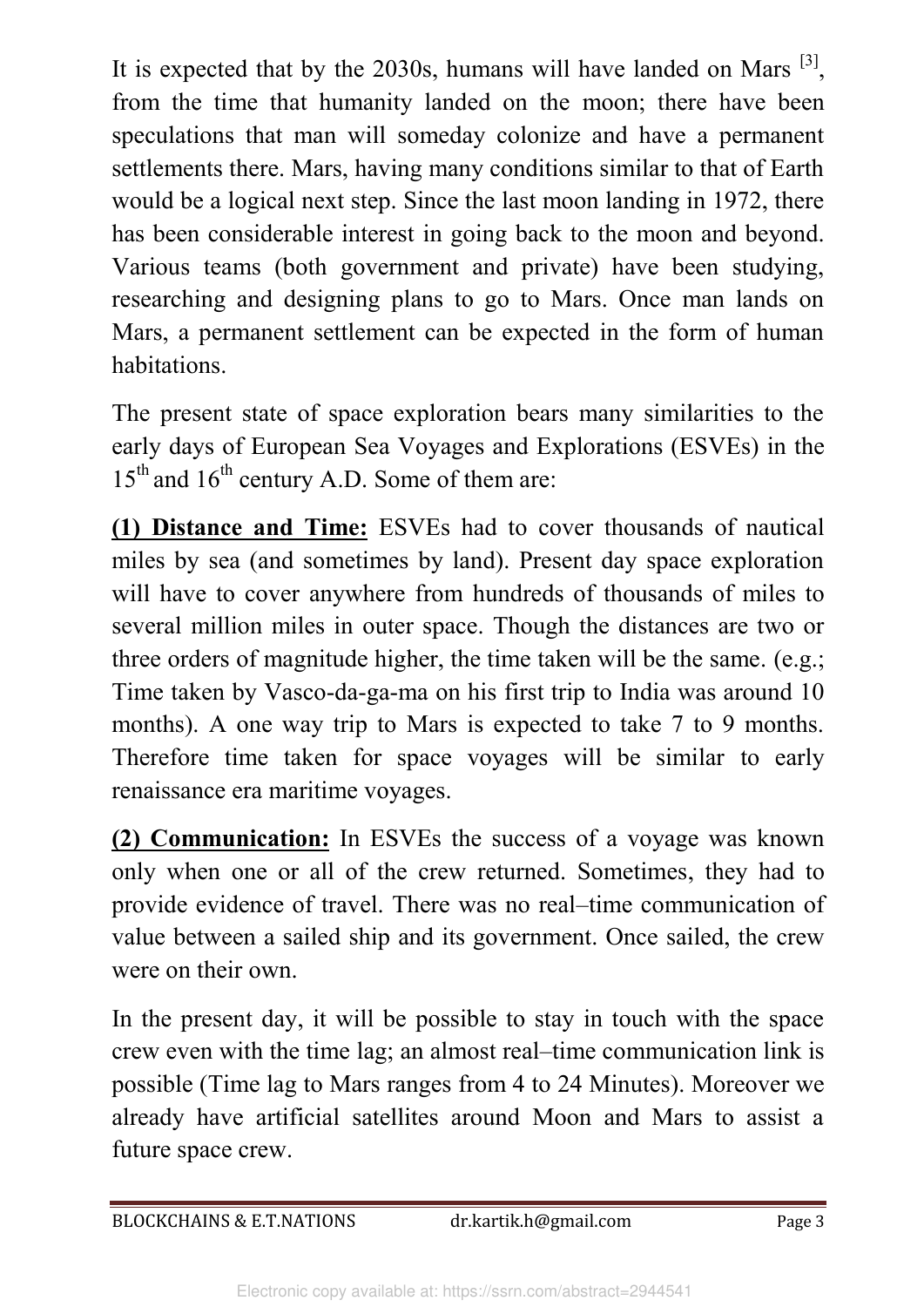**(3) Lay of the land** – Explorers in ESVEs had no idea how the seas or land would be. They had to experience it themselves to know it. They had no way of knowing what lay ahead. Mapmaking was in its infancy. E.g.: Columbus thought he had reached India when he had actually reached the Bahamas. But Space voyages will be well planned as we have an idea of the entity to be explored. Though explorers will face many new things, there are ways to at least discern as to what to expect once a crew successfully makes landfall in space.

**(4) Physical and Environmental conditions** – ESVE had the advantage that however far they went or however new the territories, they were still on Earth. Atmospheric conditions were more or less similar to their place of origin. Water and food was somehow available, so that explorers could live off the land or sea.

Space explorers will not have this advantage. And it is the most challenging aspect of space exploration. Though sailors suffered from rickets (Vitamin C deficiency) or other nutritional deficiencies on long voyages, space explorers will have to withstand much tougher physical conditions. Once they leave Earth, they will always find themselves in confined, pressurised spaces to keep themselves alive.

**(5) Return journey**- Once they had reached new lands, ESVEs, had to just restock their ships with supplies and set sail again back home. In case of space explorations, things get complicated as future astronauts will need a launching mechanism to launch them back home. This means they have to carry the return fuel with them from Earth. They cannot 'restock' their spacecraft with food, fuel or water. Everything has to be carried from here.

**(6) Settlements and colonies**- ESVEs used to sail in a convoy of ships (E.g.: of Christopher Columbus and his crew sailed in 3 ships-Santa María, Pinta and the Niña). Many a times, some of the crew would settle on the newly discovered territories. Sometimes it was deliberate government policy to settle faraway lands (Australia was a penal colony).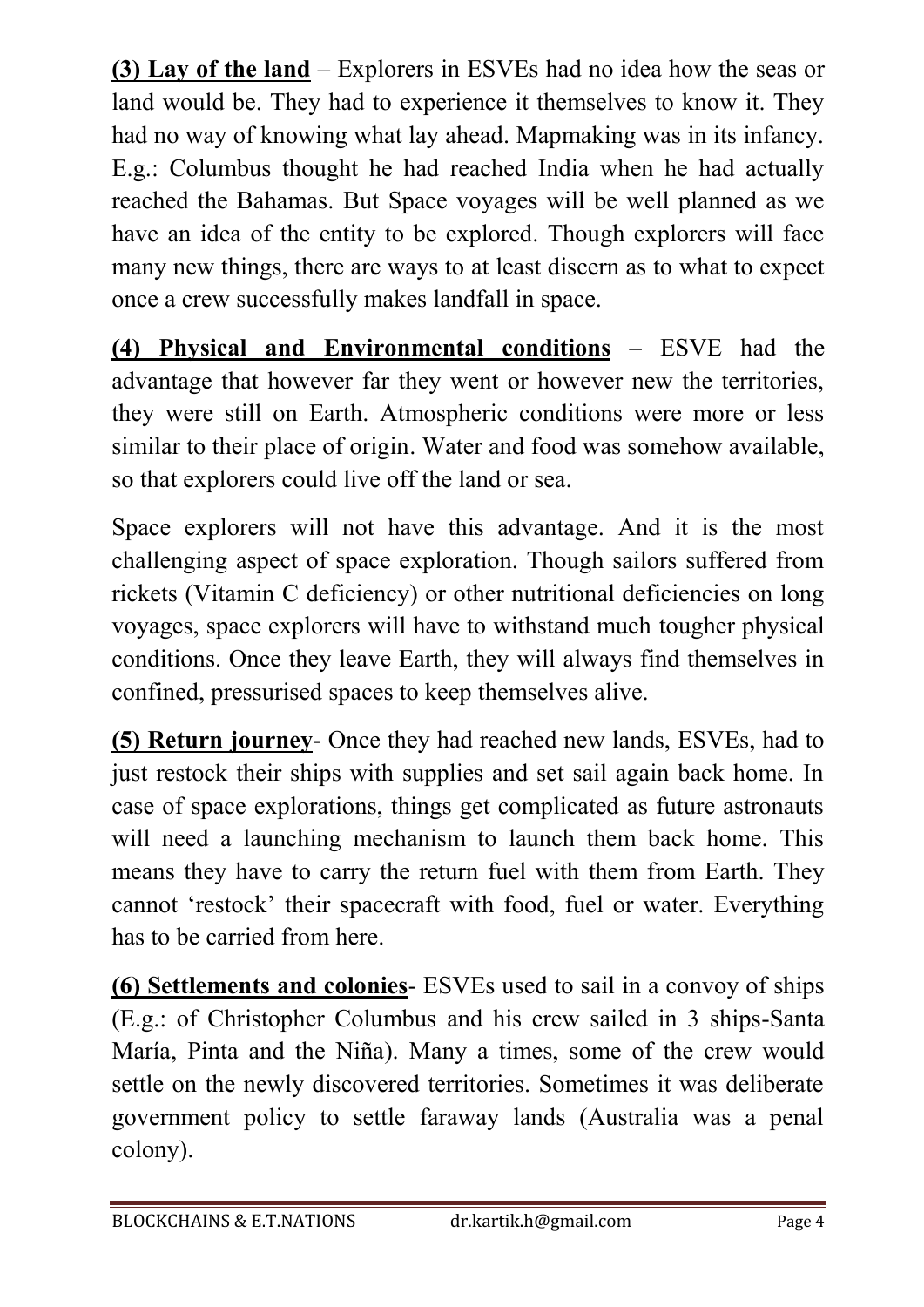Space exploration may take a similar road. Mankind will have to someday settle extra-terrestrial bodies. But the manner in which it will be carried out remains to be seen.

We thus observe that barring a few exceptions, space exploration (manned) is similar to ESVEs. The major differences are that

(a) Humans cannot freely live off the land as done by ESVEs.

(b) There are incredible physical and environmental constraints and early settlers on Extra-Terrestrial Bodies may find it difficult to start the colonization process.

And once a self – sufficient colony becomes established, with births and deaths taking place on those Extra-Terrestrial Bodys, the question of legal status of the inhabitants of Extra-Terrestrial Bodys might emerge.

Will a baby born on mars be considered as a citizen of its parent's nation(s), citizen of earth or mars?

If it is the latter, will mars be considered a 'province' of earth or a separate nation or an altogether new (presently undefined) entity?

Will Mars be considered a colony like the U.S.A or India was of Great Britain ?

Once there is a self-sufficient colony on Mars, will it pay 'taxes' to earth or to a particular nation that will lay claim to Mars due to its astronauts (or their descendants or ancestors) having been there?

The purpose of the above discussion is to analyse that present and near–future space exploration being similar to ESVEs, we can expect that the end results may also be similar i.e. future space settlements may develop into independent (and maybe autonomous) socio-political units (like 16th & 17th century colonies and settlements) setting a stage for an interaction between Earth bound and Extra–Terrestrial nations. It is pertinent here to note that an ET national unit may be around five or ten decades into the future. It may appear too early to speculate on its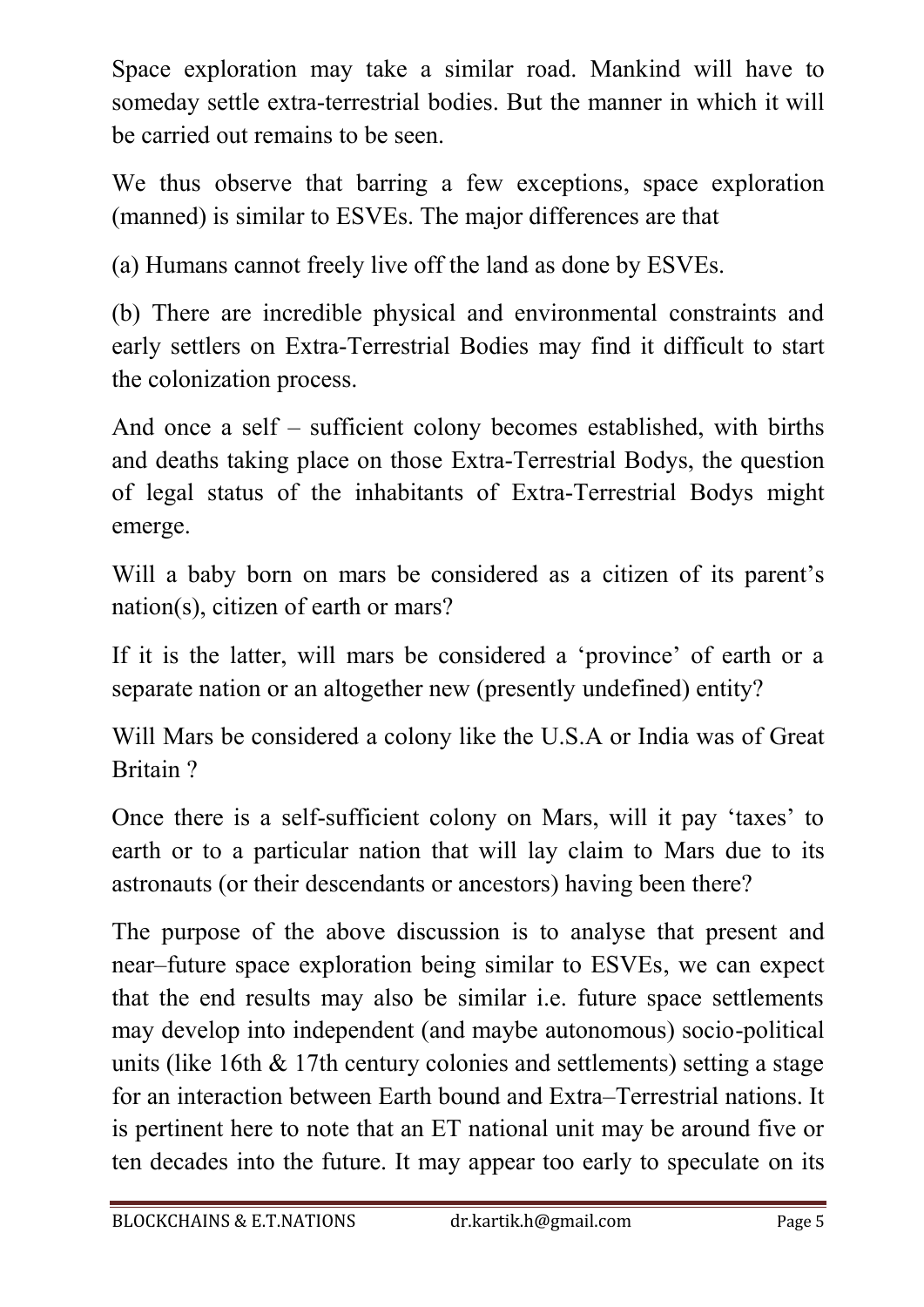probabilities. But the fact is that the analysis we do now and the decisions we take as mankind will decide whether our interaction with E.T national units will be confrontational or co–operative. The ability to do such analysis will also prepare us to have long term policies which will cement our self–esteem as a space–faring race (which can make policies that stand the test of time).

#### **THE POLITICAL POSSIBILITIES OF A FUTURE E.T SETTLEMENT**

Once an Extra-Terrestrial Settlements (E.T settlement) becomes selfsufficient in oxygen, water, and food; there is little reason for it to depend on earth for supplies. (Oxygen can be extracted from certain minerals on Extra-Terrestrial Bodies, and food can be grown once free water becomes available).

We need to have a system which will sort these questions out. Once successfully established, an E.T colony might provide earth with exotic resources hitherto unavailable. It may also open radical new areas of economic expansion. And considering the fact that humans born on Extra-Terrestrial Bodies might be slightly different than earth born humans (in a biological sense), the perception of each other (on both sides- Earth and the Extra-Terrestrial Body) as 'different' may be aggravated.

What if a self–sufficient Extra-Terrestrial Body breaks away from Earth's humanity?

Some may argue that Extra-Terrestrial Settlements have a right to break free from earth's 'enslavement'. But the future repercussions of this argument will be devastating, both for the Extra-Terrestrial Settlements and Earth's humanity.

(1) The Extra-Terrestrial Settlement may consider itself as 'other humanity' and its existence and social systems may be at crosspurposes with that of Earth. This will pit earth's humanity against Extra-Terrestrial Settlements causing an investment into resources that may perpetuate a conflict or a 'space arms race'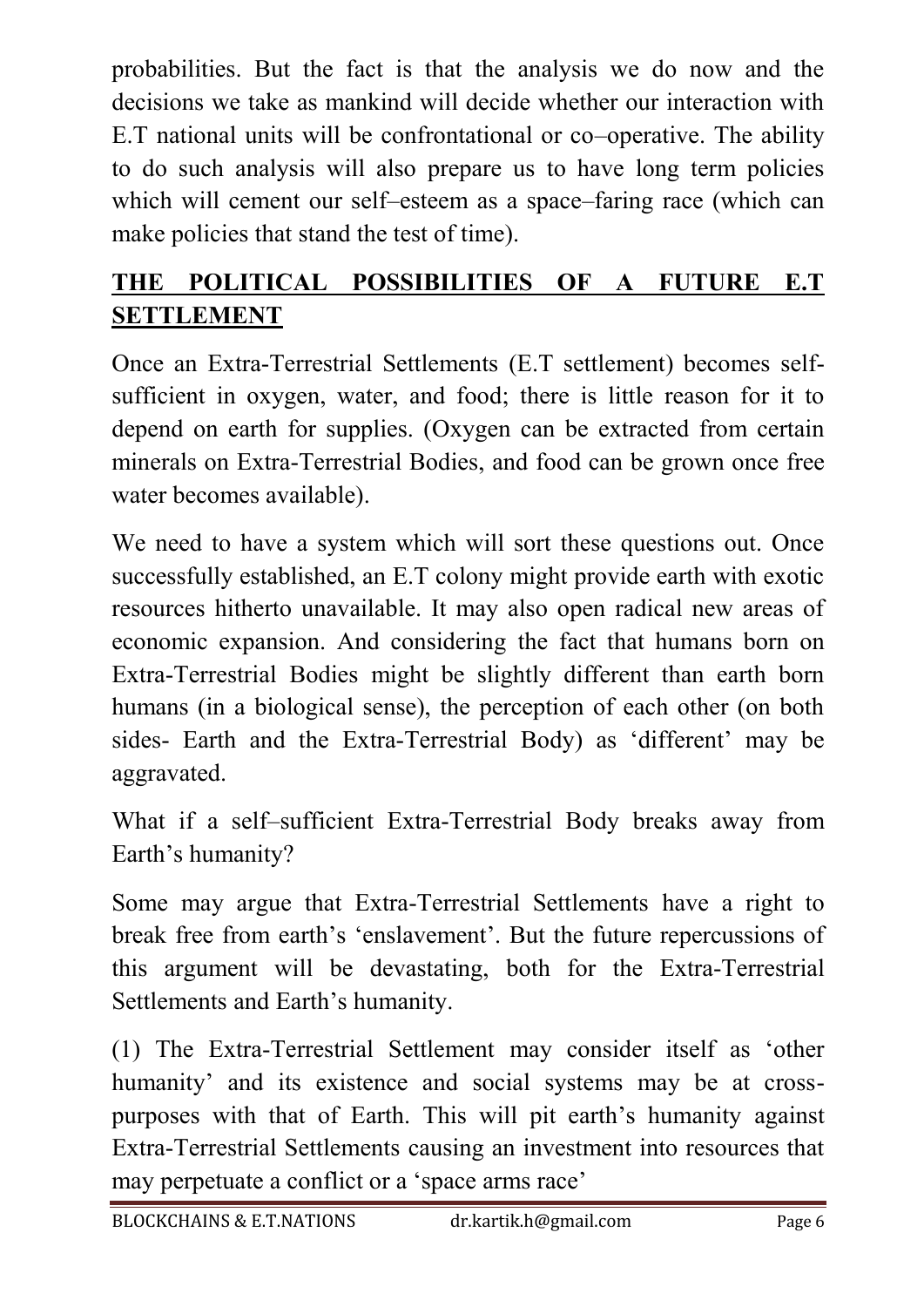(2) Once a break has occurred, it will take additional resources to reconcile with each side bargaining with the other for 'concessions'. This may cause additional loss of time and delay in space research.

(3) It may also happen that after a breakaway, E.T. humanity and earth's humanity compete in a space race (akin to the space race between the former USSR & USA) and lot of positive developments may take place. But this will happen under the shadow of a possibly impending and devastating conflict. USA and USSR's actions were held in check due to Mutually Assured Destruction (M.A.D). Unlike earlier days, Earth's humanity (or E.T humanity) may have no qualms in destroying the other as each planet/ E.T Body is separated from each other by vast distances and the after effects of war(like a nuclear fallout) will not affect the other. Mutually Assured Destruction will not be deterrent enough to prevent devastating conflict.

(4) In case of a future threat to earth or Extra-Terrestrial Settlements (e.g.: from comet or asteroid) Humanity can respond as a single entity if it stays united.

Another possible way to keep humanity whole is for the international comity of nations to legislate a 'Right of Return' where every human being, even if born on an Extra-Terrestrial Body has the right to come back to earth and settle here on earth during his/her lifetime. Similarly every human being born on earth will have a right to settle on any Extra-Terrestrial Body with a pre-existing human settlement.

#### **AN INTERNATIONAL POLITICAL ARRANGEMENT FOR E.T EXPLORATION**

Space exploration, let alone landing and colonization of E.T bodies are a costly undertaking. The estimated cost of a manned mission to Mars is greater than the GDP of a majority of nations. As such, manned missions to E.T bodies require that nations of the world should cooperate. The ISS was built through international cooperation [4]. CERN building the LHC was possible because of international cooperation.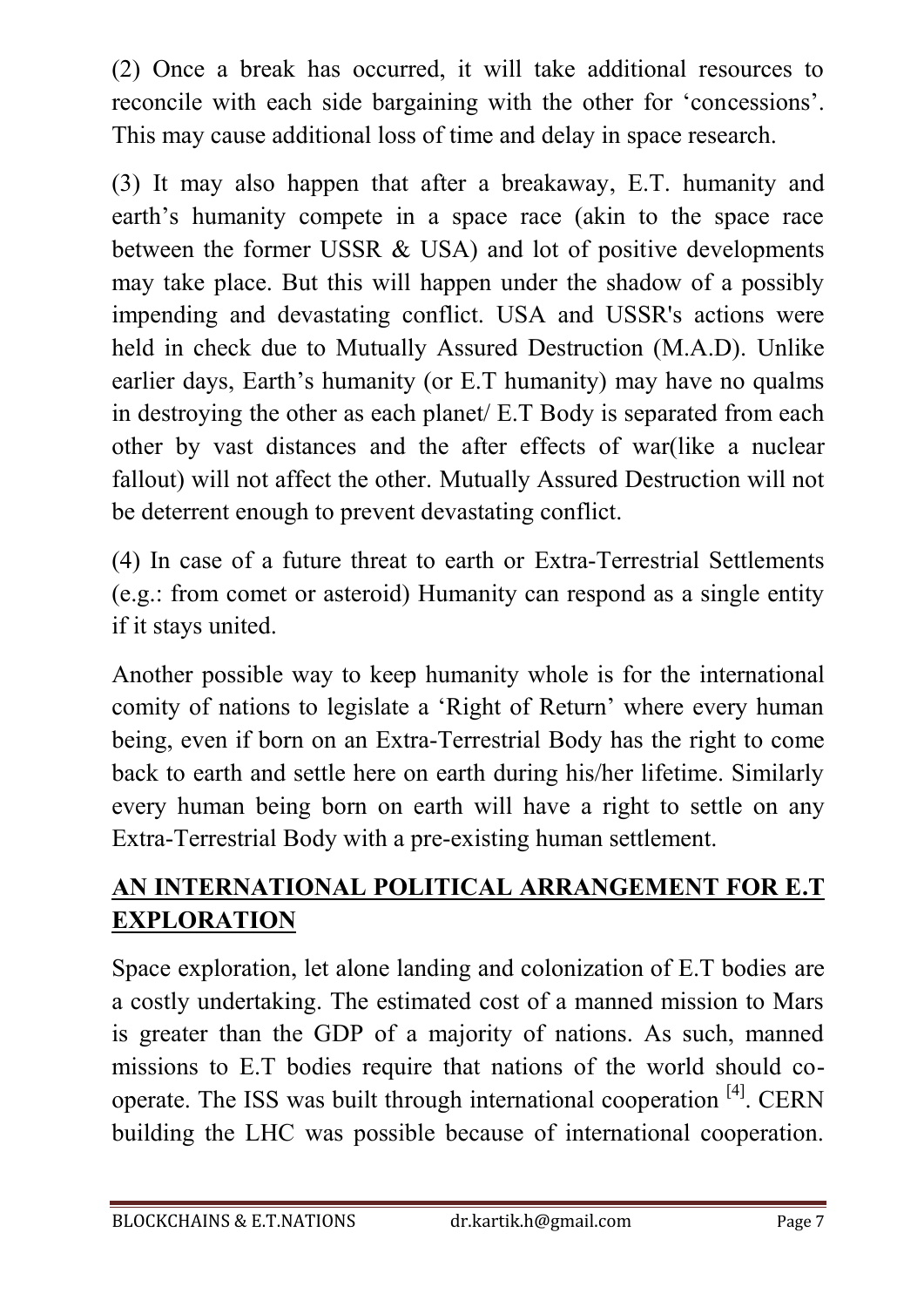Thus, manned mission to E.T bodies will most likely involve international collaboration on a big scale.

Once a manned mission is successful, we will need to move on to settlement and colonization.

For a settlement to flourish and become self-sustaining it needs to become economically viable. And for that to happen, it has to add value. How can a settlement add value? It can happen only if it produces a definite output that has value for people who can pay a price. Simply put, an E.T settlement has to provide something valuable that can be traded with earth so that it becomes economically viable.

Vasco–da–Gama's trip to India was commercially successful, which made it affordable to send more expeditions [5].

Similarly a manned mission to Mars should be economically viable in order for humanity to continue sending expeditions to Mars/Moon and colonize them. In short an E.T Body has to pay for its own colonization.

In this regard, there are a few models that can be followed. The question to be answered here is–should the E.T. Body be commercially exploited or should, it be used purely for scientific and research purposes only?

#### **THE ANTARCTIC MODEL**

The Antarctic model may appear to be a viable model to emulate.

Antarctica has no permanent human native population and therefore has neither citizenship nor government. All people present on Antarctica at any given time are citizens, residents or nationals of some dominion outside Antarctica, as there is no Antarctic sovereignty.

The Antarctic Treaty is considered to signify the model of a common principle of heritage of mankind.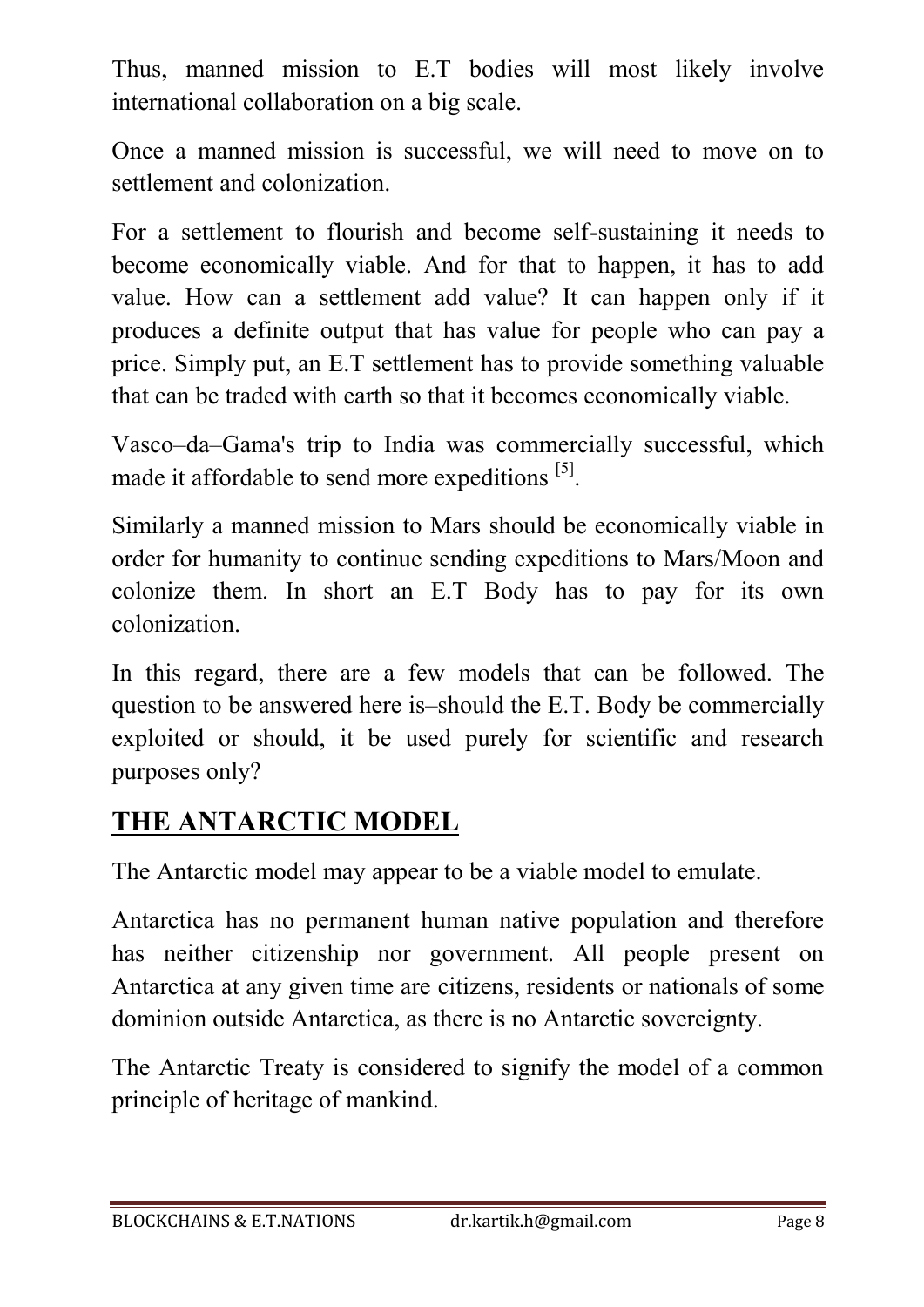But it might not be feasible for following Antarctic treaty model fully when colonizing E.T bodies.

This is because:

(1) E.T bodies have so far not known to contain life. Therefore concept of commercially exploiting E.T bodies is in no danger of harming any life.

(2) E.T bodies cannot be used as waste dumping grounds as it is too costly to ferry waste for sole purpose of dumping them.

This logic applies to Antarctica as it is part of Earth's ecosphere (i.e. Bio, hydro, atmosphere etc.) and hence any pollution of Antarctica will have an impact on our lives. But Mars or Moon is in no way part of our ecosphere.

(3) Antarctica is not commercially exploited due to environmental concerns. But E.T bodies can be commercially exploited as they are not connected to Earth's ecosphere.

The one feature that from the Antarctic treaty that can be applied to E.T bodies is the sovereignty status of the E.T bodies. They should be considered as property of all humanity and not that of any one nation.

If we evaluate the value addition process of an E.T settlement, we find that the following hold true:

(1) Early settlements on Moon/Mars may have activities limited to growing food and conducting research. It is not economically feasible for Martian grown food to be exported to earth as costs will be too high.

(2) Minerals and ores being transported to earth is also not a valid economic proposition for the same reason. (Save except in cases where the commodities are highly precious metals/ commodities like diamond, platinum, iridium etc. which can be extracted at a very low cost and transported to earth in research bound space crafts on return journeys).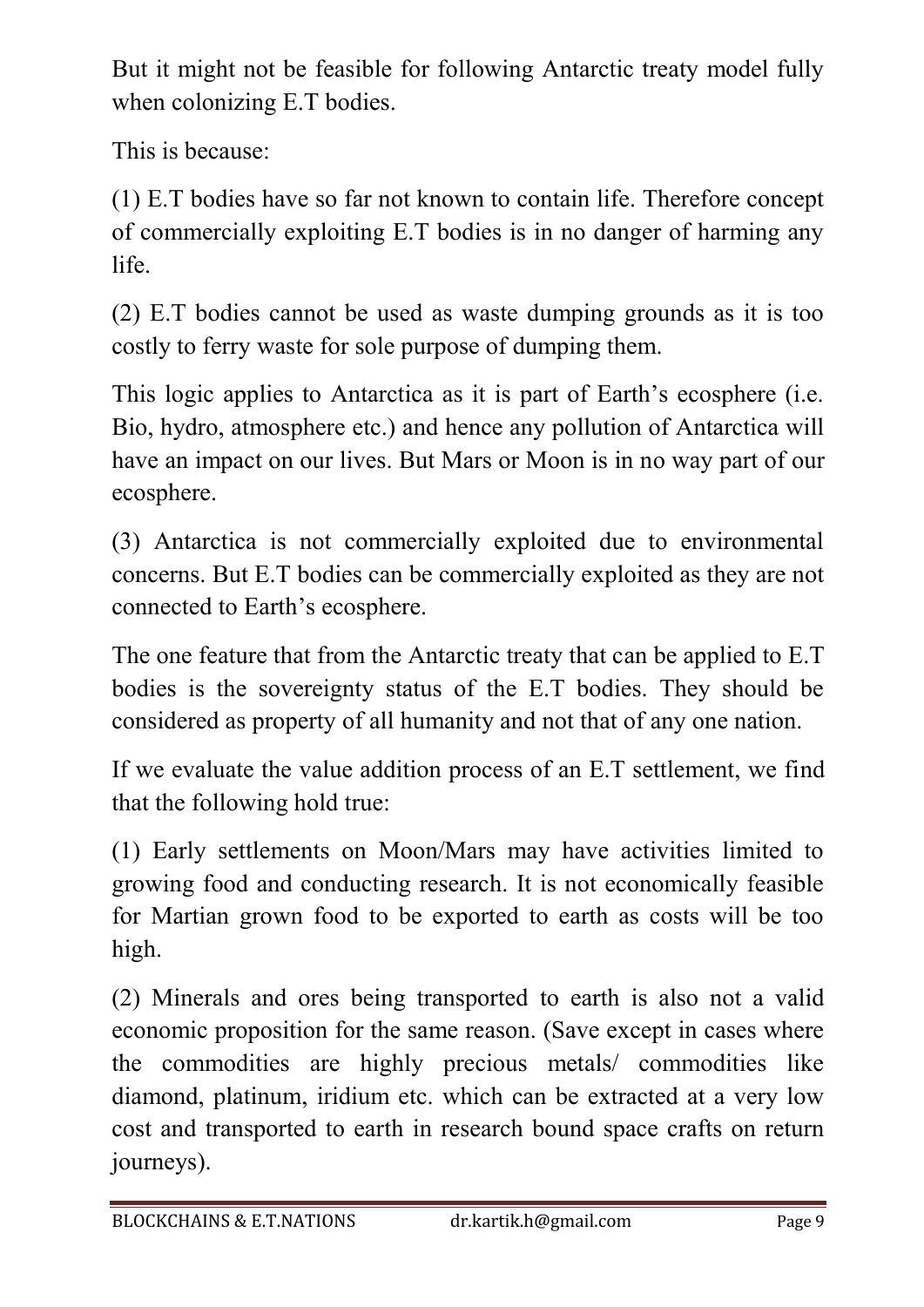(3) There will be no secondary sector of manufacturing to speak of in the initial days of settlement.

(4) The number of tradable entities that an ET settlement can provide in its early days is thus limited to-

**(a) Research data** – Research data about the E.T. Body will be the primary purpose for a manned E.T Body mission. Space agencies and /or governments can pay a certain fee for the research data obtained from the manned missions. Private companies/governments involved in the projects may argue (rightfully) that research data of E.T Bodies are the end products of their capital investment i.e. manned ET Body mission. Thus, initially for a few years, research data may have to be provided on a no–cost basis until capital costs are recovered.

**(b) E.T settlements can be used as launch pads to launch missions into deep space**. This will be possible in medium term once the settlements have grown enough to build rockets, satellites and spacecraft's. Governments can pay a fee for such services.

**(c) E.T Cryptocurrencies** – Machines on E.T Bodies will be part of an E.T Blockchain network. They will have microprocessors which can conduct 'SMART' mining of  $E.T$  cryptocurrencies  $[6]$ . These cryptocurrencies can be used by early settlers as entropic money [7] for transactions between themselves and/or with earth Such cryptocurrencies can be traded on crypto exchanges here on earth. This can become a viable source of funding and revenue to sustain E.T settlements and plan future missions (manned or unmanned)

This source of revenue (i.e as mentioned in (c)) appears to be the most feasible and workable solution in the short and medium term to make the settlement economically viable.

We can observe that future manned missions to ET bodies need to be based on international cooperation with a purpose to become commercially viable so as to be sustainable and have optimum development.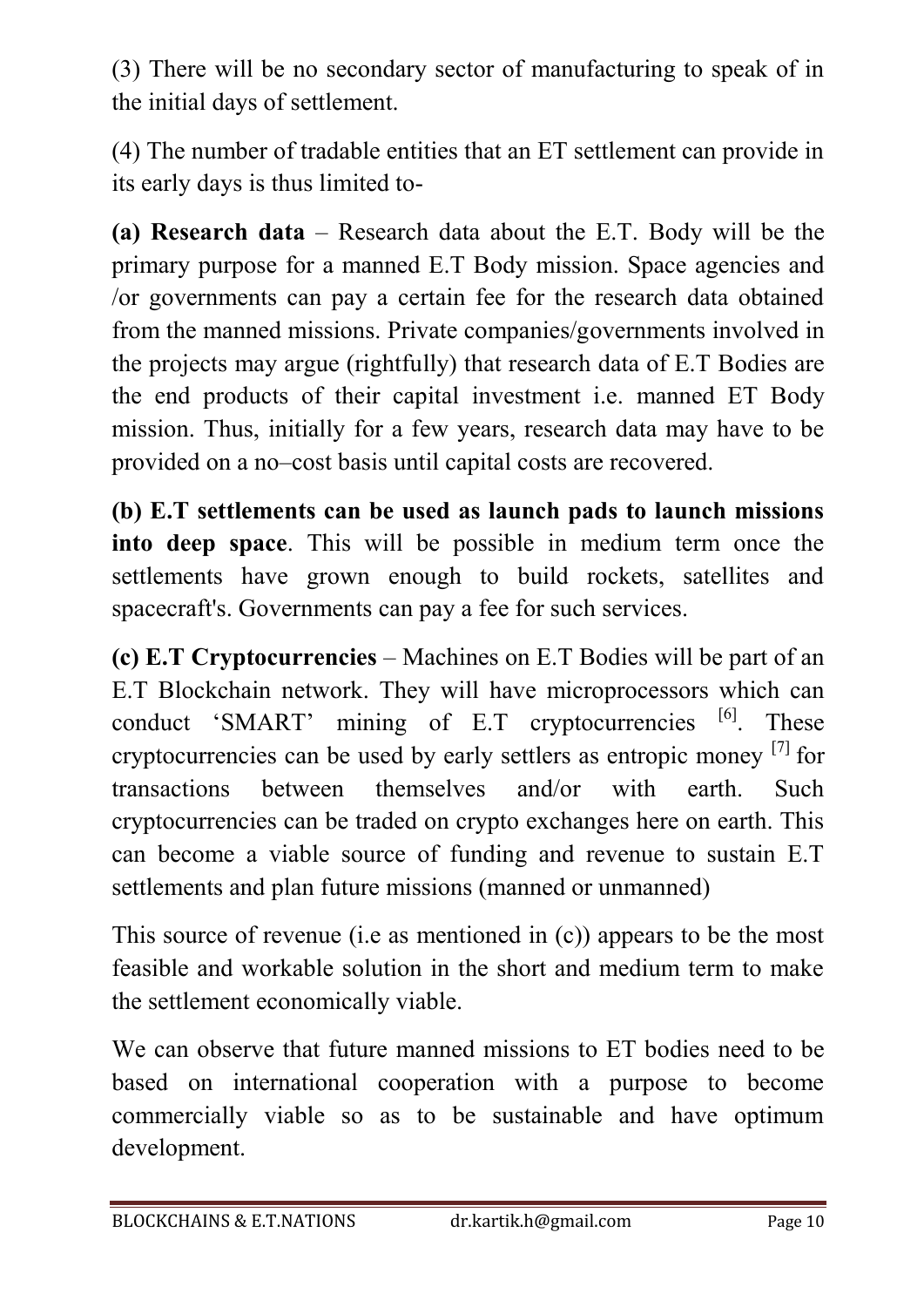A future repeat of the 'Boston Tea Party' or 'Sepoy Mutiny' (of 1857) like scenario on Extra-Terrestrial Bodies leading to a cut–off of all contact and interaction with earth will be devastating to humanity. This is because, any act of political secession will cause a rift of 'humanity' as a whole resulting in two 'humanities', each politically, socially, territorially and (most significantly), biologically different from the other. Once cracked, it will be immensely difficult to reconcile the two humanities with each other as with subsequent generations, evolution will lead to a divergence that will be tough to bridge.

Once separated, an Extra-Terrestrial Settlements will no longer belong to the Earth's Comity Of Nations – a concept that, for a long time has defined the notion of humanity as a whole.

(\*Banning of births on Extra-Terrestrial Bodies appears to be a proposition which can stem the rise of the 'other' humans. (i.e. humans not born on earth). But it is both unviable and unethical when viewed from the point of view of human rights. We cannot expect to replenish populations of Extra-Terrestrial Settlements from earth in perpetuity. This will tend to slow down the pace of space exploration. Moreover the resources needed from earth will also be substantial. Additionally by banning E.T. births, we are discounting the 'Right to reproduce' of the astronauts who are willing to go to the frontiers of space research.)

We thus need to have a system that will-

(a) Provide a seamless bridge between Extra-Terrestrial Settlements and earth in a political and economic sense.

(b) Allow Extra-Terrestrial Settlements to function fairly autonomously (politically and economically) yet provide a connect to earth's humanity.

We thus have to find a way in which power (political) should not be centralised with earth (which is very difficult to maintain due to time lag and distance issues) at the same time the self–governing style of Extra-Terrestrial Settlements should be acceptable to and considerate of Earth's concerns.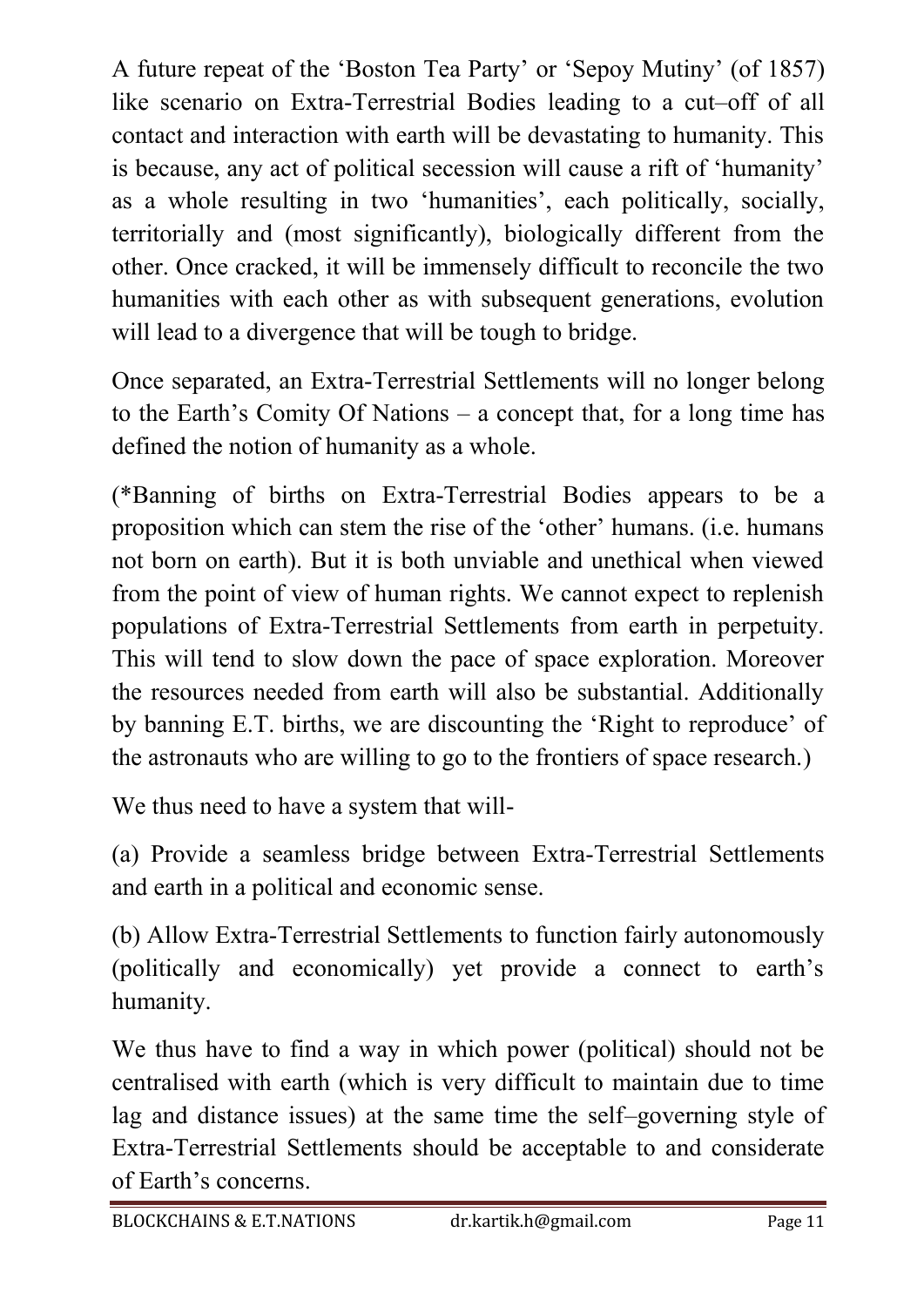One such system that might fulfil the above criteria may possibly be Blockchain technology- as they provide a decentralised yet consensus based platform for various functions.

#### **USE OF BLOCKCHAINS IN EXTRA-TERRESTRIAL SETTLEMENTS**

Use of cryptocurrencies in space and Extra-Terrestrial Settlements has already been envisaged [8].

Some of the significant uses of Blockchain technology in Extra-Terrestrial Settlements can include:

(1) Blockchains can help jumpstart the nascent E.T. economy–when the human population of an Extra-Terrestrial Body reaches a (pre– determined) critical number; an economic setup based in Blockchains can be initiated. This will allow for a completely cashless economy (which does not produce any waste) to function for the benefit of the Extra-Terrestrial Settlements.

(2) Value creation and value transfer can take place without any hitch between members of the Extra-Terrestrial Settlements and also between the Extra-Terrestrial Body and earth.

(3) The E.T cryptocoin can be traded on earth based exchanges. This will create a source of revenue and also a means of investments into the Extra-Terrestrial Body.

(4) Blockchains can be used for voting, contracting, legal functions, taxations, lending and borrowing activities etc. on the Extra-Terrestrial Body. This will eliminate the need for a large manned bureaucracy which will be unsustainable and costly on an Extra-Terrestrial Body.

(5) Most importantly, Blockchain technology will provide the basis for future IoT on the Extra-Terrestrial Body which is one of the steps in the evolution of a viable Artificial Intelligence  $\left[6\right]$ . In fact, the first fully independent A.I may be E.T in nature (i.e developed by humans on an Extra-Terrestrial Body)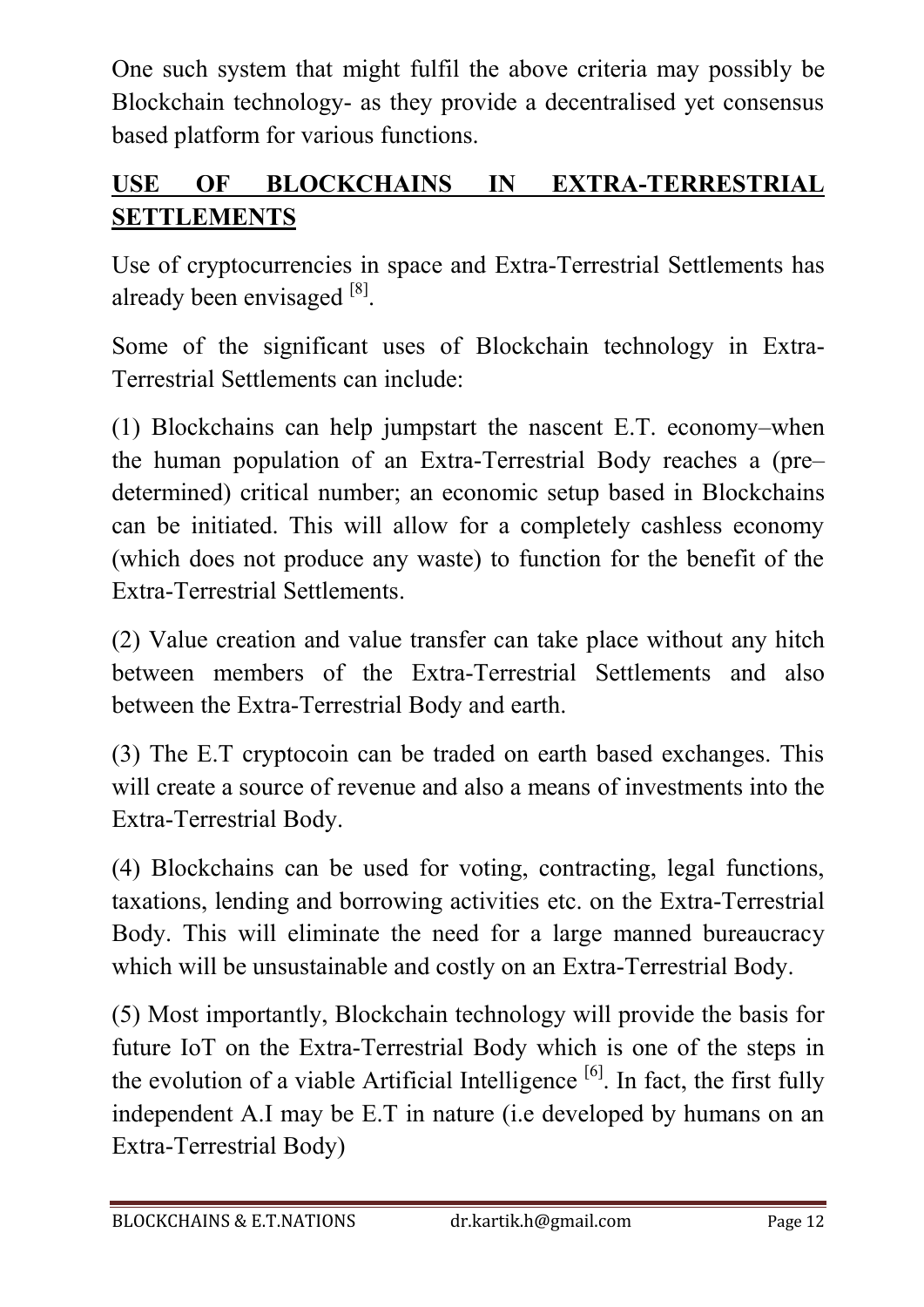(6) Since future systems will probably be based on Blockchains and IOT on earth, Blockchain technology and IoT on Extra-Terrestrial Bodies will provide a semblance of a bridge and uniformity between earth and the Extra-Terrestrial Settlements. This will act like an umbilical cord that will keep E.T colonies connected to earth and hence keep humanity whole.

Space exploration and colonization cannot be sustained indefinitely by Earth's limited resources; hence the need to make Extra-Terrestrial Settlements Socio-politically and economically viable.

The proposal is to therefore form an Extra-Terrestrial Blockchain Authority (ETBA) as an associate Body with IBSES  $[9]$ .

ETBAs will:

(1) Manage Blockchain related issues of Extra-Terrestrial Bodies and

(2) Also conduct research into Extra-Terrestrial Blockchains and Earth based Blockchain interface.

(3) ETBA will also manage the stock exchange trades of E.T cryptocurrencies.

Thus ETBA will provide support in matters relating to Blockchain technology and also monetize the proceeds coming about from such a venture.

(4) ETBA will, by keeping a uniform Blockchain regime ensure the implementation of the 'law of return'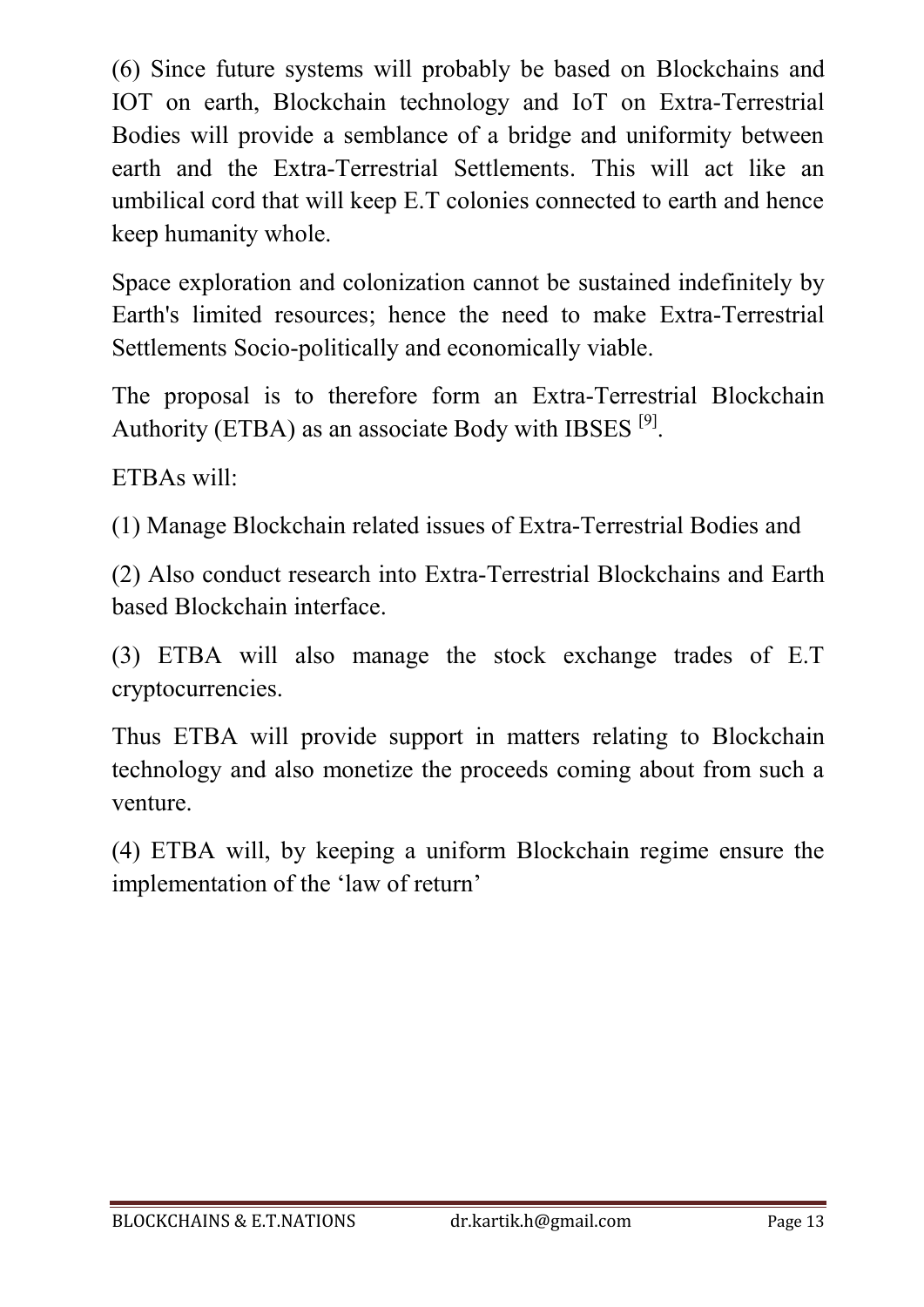#### **CONCLUSION**

We have realised that there are many questions to be resolved regarding the socio–political issues that may arise with respect to future Extra-Terrestrial Settlements. The legal status of Extra-Terrestrial Settlements, as also their international standing, is to be decided by the Comity Of Nations (in the form of the United Nations or a similar appropriate organisation). It might be possible that if these issues are not resolved, there may be a socio–political breakaway of the Extra-Terrestrial Body from earth's humanity, once the Extra-Terrestrial Body becomes self-sufficient. This will essentially cause a 'break–up' of humanity into two or may be more fragments (one on Earth and the 'other' on Extra-Terrestrial Bodies). One of the untoward consequences will be that Earth's humanity may be deprived of exotic resources which can potentially open up new economic and social avenues.

It is therefore imperative to keep humanity as a united whole. To provide a sense of connect and uniformity we can use Blockchain technology (It will be accomplished by ETBA, an arm of IBSES). This will ensure that humans on Extra-Terrestrial Body function autonomously within the broad framework of Earth's socio–political and economic setup in Harmonious co-existence.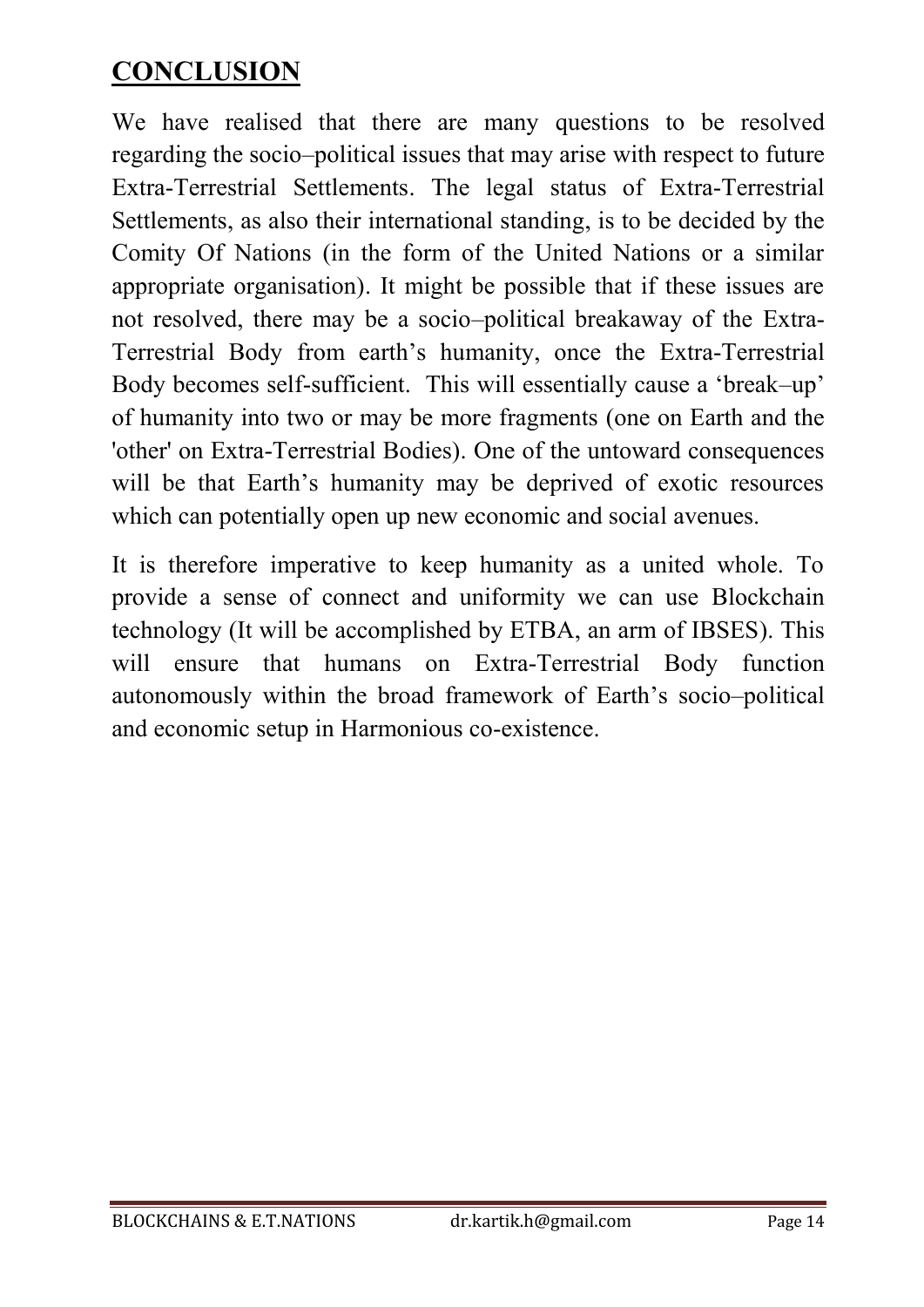### **ABBREVIATIONS AND TERMINOLOGIES**

E.T.: EXTRA-TERRESTRIAL

ETS: EXTRA-TERRESTRIAL SETTLEMENTS ESVE: EUROPEAN SEA VOYAGES AND EXPLORATIONS ETBA: EXTRA-TERRESTRIAL BLOCKCHAIN AUTHORITY

## **REFERENCES**

[1] Hegadekatti, Kartik and S G, Yatish, The K-Y Protocol: The First Protocol for the Regulation of Crypto Currencies (E.G.-Bitcoin) (February 13, 2016). Available at https://ssrn.com/abstract=2735267 or

[2] Hegadekatti, Kartik and S G, Yatish, Roadmap for a Controlled Block Chain Architecture (August 13, 2016). Available at SSRN: https://ssrn.com/abstract=2822667

[3] http://www.businessinsider.in/This-is-NASAs-audacious-plan-toland-humans-on-Mars-within-your-lifetime/articleshow/52131141.cms

[4]"International Space Station Legal Framework". International Space Station. European Space Agency. 20 July 2001. Retrieved 16 September 2006

[5] https://goo.gl/08TqOj

[6] Hegadekatti, Kartik, Automation Processes and Blockchain Systems (December 27, 2016). Available at SSRN: https://ssrn.com/abstract=2890435

[7] Hegadekatti, Kartik, The New Concept of Money: From Record-of-Value (RoV) to Record-of-Entropy (RoE) (November 28, 2016). Available at SSRN: https://ssrn.com/abstract=2876533